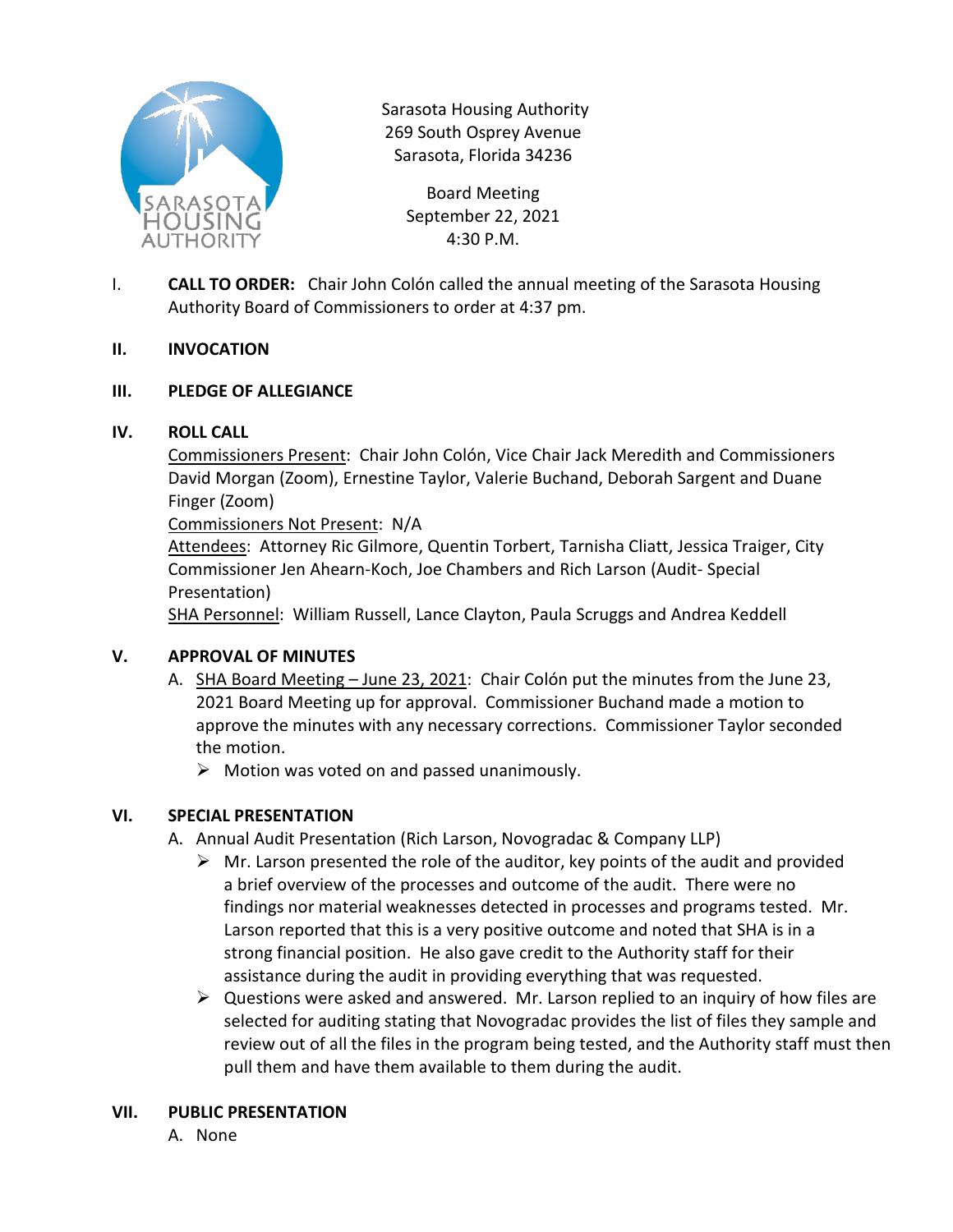# **VIII. NOMINATION & ELECTION OF OFFICERS**

- A. Nominations for Chair/Vice Chair:
	- $\triangleright$  Commissioner Sargent nominated Commissioner Buchand for Chair.
	- $\triangleright$  Commissioner Morgan nominated Commissioner Colón for Chair.
	- $\triangleright$  Hearing no other nominations, the nominations were closed, and votes were recorded as follows:
		- 1. Votes for Commissioner Colón
			- 5-Yes: Commissioners Morgan, Finger, Taylor, Meredith & Colón 2-No: Commissioners Buchand & Sargent
		- 2. Votes for Commissioner Buchand
			- 2-Yes: Commissioners Buchand & Sargent
			- 5-No: Commissioners Morgan, Finger, Taylor, Meredith & Colón
	- $\triangleright$  Commissioner Colón was voted to serve as Chair.
- B. Nominations for Vice Chair:
	- $\triangleright$  Commissioner Colón nominated Commissioner Meredith for Vice Chair.
	- $\triangleright$  Commissioner Buchand nominated Commissioner Sargent for Vice Chair.
	- $\triangleright$  Hearing no other nominations, the nominations were closed, and votes were recorded as follows:
		- 1. Votes for Commissioner Sargent 2-Yes: Commissioners Buchand & Sargent 5-No: Commissioners Morgan, Finger, Meredith, Taylor & Colón
		- 2. Votes for Commissioner Meredith 5-Yes: Commissioners Morgan, Finger, Meredith, Taylor & Colón 2-No: Commissioners Buchand & Sargent
	- $\triangleright$  Commissioner Meredith was voted to serve as Vice Chair.

# **IX. APPOINTMENT OF COMMITTEE CHAIRS**

- A. Resident Interest Committee Chair Colón asked if Commissioner Buchand wanted to remain as the Resident Interest committee chair. Commissioner Buchand offered to remain as Chair.
	- $\triangleright$  Commissioner Buchand accepted appointment of Chair of the Resident Interest Committee.
- B. Development Committee Chair Colón asked if Commissioner Meredith wanted to remain as the Development committee chair. Commissioner Meredith offered to remain as Chair.
	- $\triangleright$  Commissioner Meredith accepted appointment of Chair of the Development Committee.
- C. Administration & Finance Committee Chair Colón asked for interest for the Administration & Finance committee chair. Commissioner Morgan expressed interest in serving as Chair.
	- $\triangleright$  Commissioner Morgan was appointed Chair of the Administration & Finance Committee.
- D. By-Laws Committee Commissioner Sargent expressed interest in serving as Chair of the By-Laws Committee.
	- $\triangleright$  Commissioner Sargent was appointed chair of By-Laws committee.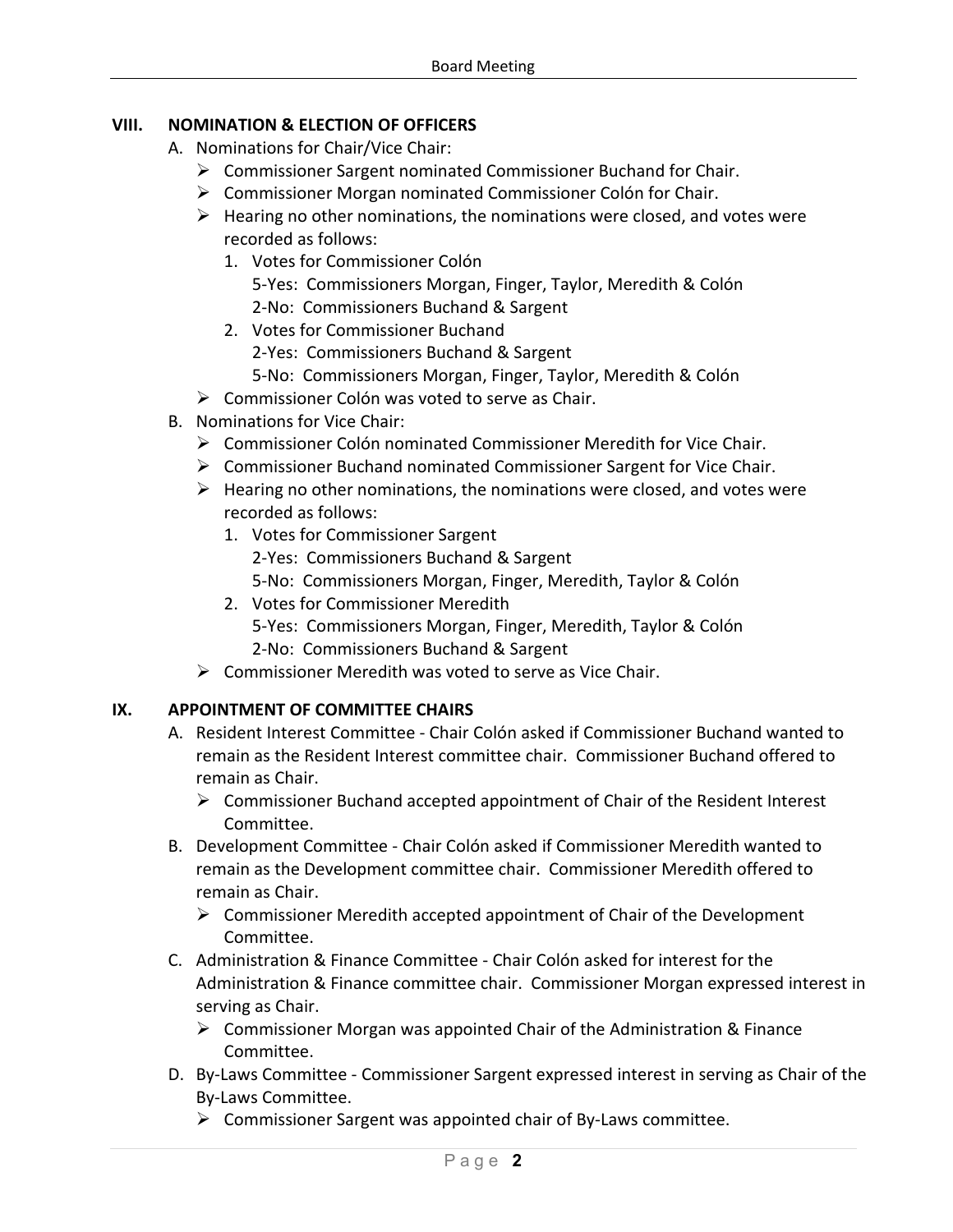## **X. RESOLUTIONS**

A. None

### **XI. OLD BUSINESS**

- A. Amaryllis Park Place (Orange Ave)
	- $\triangleright$  Mr. Chambers reports Amaryllis is getting close to completion. There are 2 to 3 weeks before common areas are turned over. Hope to have occupancy by the end of October. Applications are being accepted. Signage is up. Final punch list has not been completed yet. They are still waiting for appliances and cabinets. Walkthrough was discussed, and Commissioner Meredith would like to attend and asks that the board be informed of when they will take place.
	- $\triangleright$  Commissioner Meredith also inquired as to when the Grand Opening is planned. Mr. Chambers suggested a date in November.
	- $\triangleright$  Commissioner Taylor inquires when the 1<sup>st</sup> resident can expect to be moved in. Mr. Chambers stated the earliest move in would be about a month from now.
	- $\triangleright$  Discussion took place about the subsidy assigned to the different size units. Mr. Chambers stated there are Project Base Section 8 Units and Regular Tax Credit Units with a proportionate split of each for the 1- and 2-bedroom units. Commissioner Buchand reported that she spoke to an individual who said her rent for a 2 bedroom was not subsidized and would jump from \$600 to \$900. Mr. Chambers states for Commissioner Buchand to refer tenants having any issues to contact him so he can look into the situation and clear up any misunderstandings.
		- Mr. Russell responded that HUD approved Project Based Vouchers at Amaryllis that included 2-bedroom units. So, if anyone from NDC said there's no subsidy for 2-bedrooms, they're incorrect and he asked Mr. Chambers to address the situation with NDC. Mr. Chambers again reiterated to Commissioner Buchand to have any resident email or call him to get involved if there are any issues. He added that if a resident is moving from a McCown/Annex 1-bedroom to an Amaryllis 2-bedroom that there would be an increase due to it being a larger unit.
	- $\triangleright$  Commissioner Buchand also reported that she'd not seen the new lease and pet policy. Mr. Chambers reported that a memo was distributed to the board on August 25 that addressed the commissioner concerns which were discussed when reviewing the lease at the Admin/Finance Committee meeting from August 23. The lease documents were distributed to the board following the Admin/Finance Committee on that day.
		- Attorney Gilmore recommended resending the Amaryllis lease documents and addendums. Mr. Chambers agreed that that can be done. Commissioner Meredith also asked for the unit distribution and the assigned subsidy for the units be resent.
	- $\triangleright$  Commissioner Finger inquired about preference for SHA residents. Mr. Chambers responded that  $1<sup>st</sup>$  priority will be given to returning residents that are age eligible and the 2<sup>nd</sup> priority is being given to McCown Tower residents. Mr. Russell added that SHA residents are being given a 3<sup>rd</sup> priority.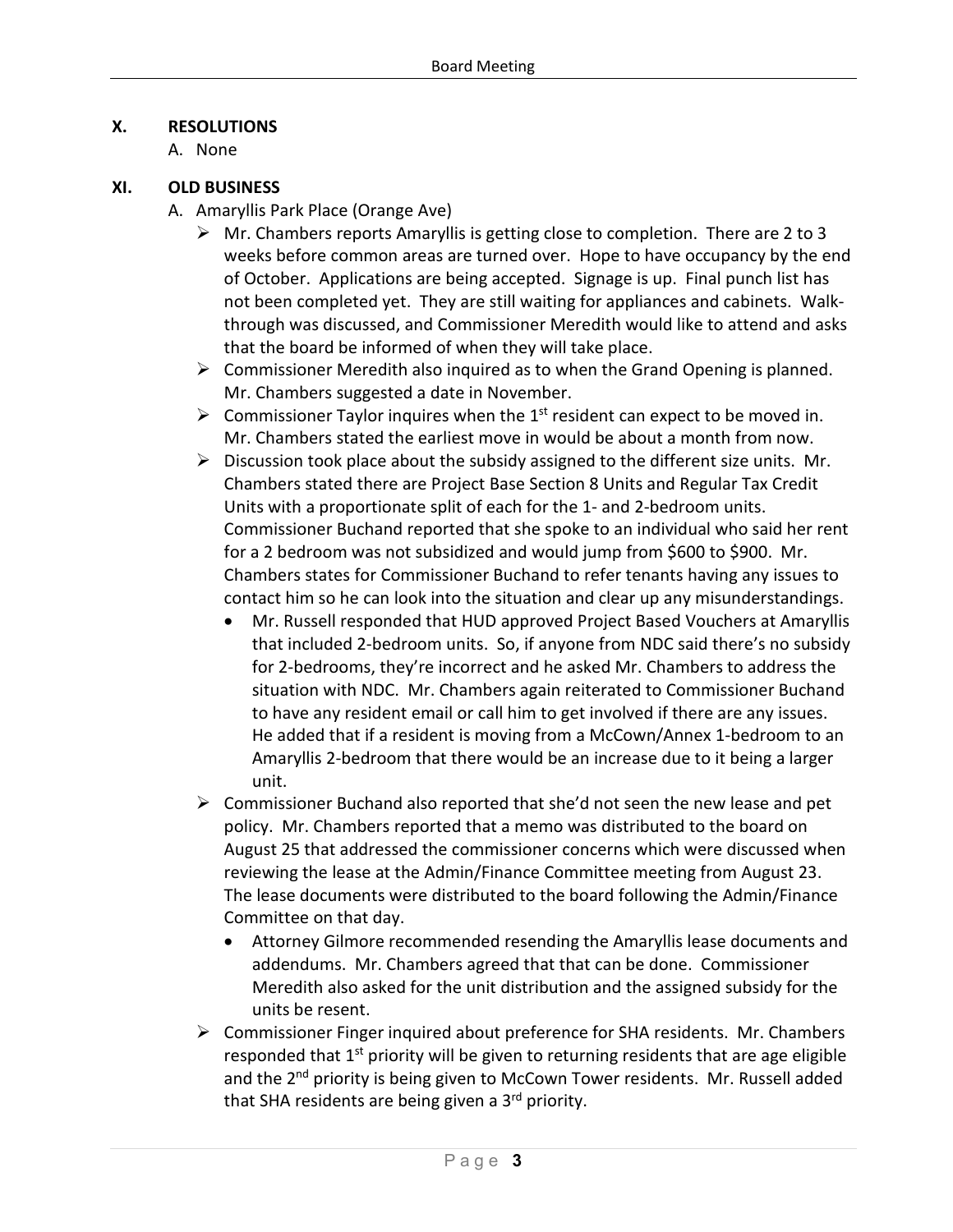- $\triangleright$  Discussion took place regarding the internet/cable/phone provider for the project. Mr. Chambers reported that the cable provider is Blue Stream. He stated that Frontier is in a bankruptcy suit and couldn't put together a good package and Comcast wasn't able to provide fiber optic service to the building.
- B. Lofts on Lemon (Cohen Way)
	- $\triangleright$  Mr. Chambers reports the roof is on and temporary windows are in. Drywall should begin in a couple months. The property is starting to look like a development is going up. They are looking towards April 2022 for substantial completion.
	- $\triangleright$  Commissioner Finger inquired about the future phases and the Tax Credit Applications. Mr. Chambers stated FHFC wouldn't allow for back-to-back applications and that applications would be submitted by this time next year.
- C. Cypress Square (Courts)
	- $\triangleright$  Mr. Chambers reports the project is in for permitting and received comments a week ago. Permits will be resubmitted today. Relocation is in process and residents are looking for new units. Then the demolition can begin.
	- $\triangleright$  Commissioner Buchand inquired who the General Contractor (GC) will be. Mr. Chambers stated it will most likely be NDC out of Bradenton. He added that because they are local there won't be the need to hire a local company like DuCon, who JWR partnered with for Amaryllis and Loft, to assist with the local hiring efforts.
- D. McCown 9% Preservation Update
	- $\triangleright$  Mr. Chambers reports the 1<sup>st</sup> meeting was held on 9/8/21 with McCown residents to discuss the plan. A meeting was held with the city as well to discuss the scope. The electrical will need to be completely redone and the plumbing is another large item to be addressed. Planning is being done to see how to accomplish this with without displacing the residents. Another resident meeting will be held towards the end of October.

# **XII. NEW BUSINESS**

A. None

# **XIII. PROGRAM UPDATES – ACCEPTED BY CONSENT**

- A. Monthly Financial Statements
- B. Board Committee Reports
- C. Housing Management Reports
- D. Housing Voucher Report
- E. Capital Fund Program Report
- F. Resident Services Monthly Report
	- $\triangleright$  Commissioner Buchand made a motion to accept the Program Updates Consent Agenda. Commissioner Morgan seconded the motion. The motion was voted on and passed unanimously.